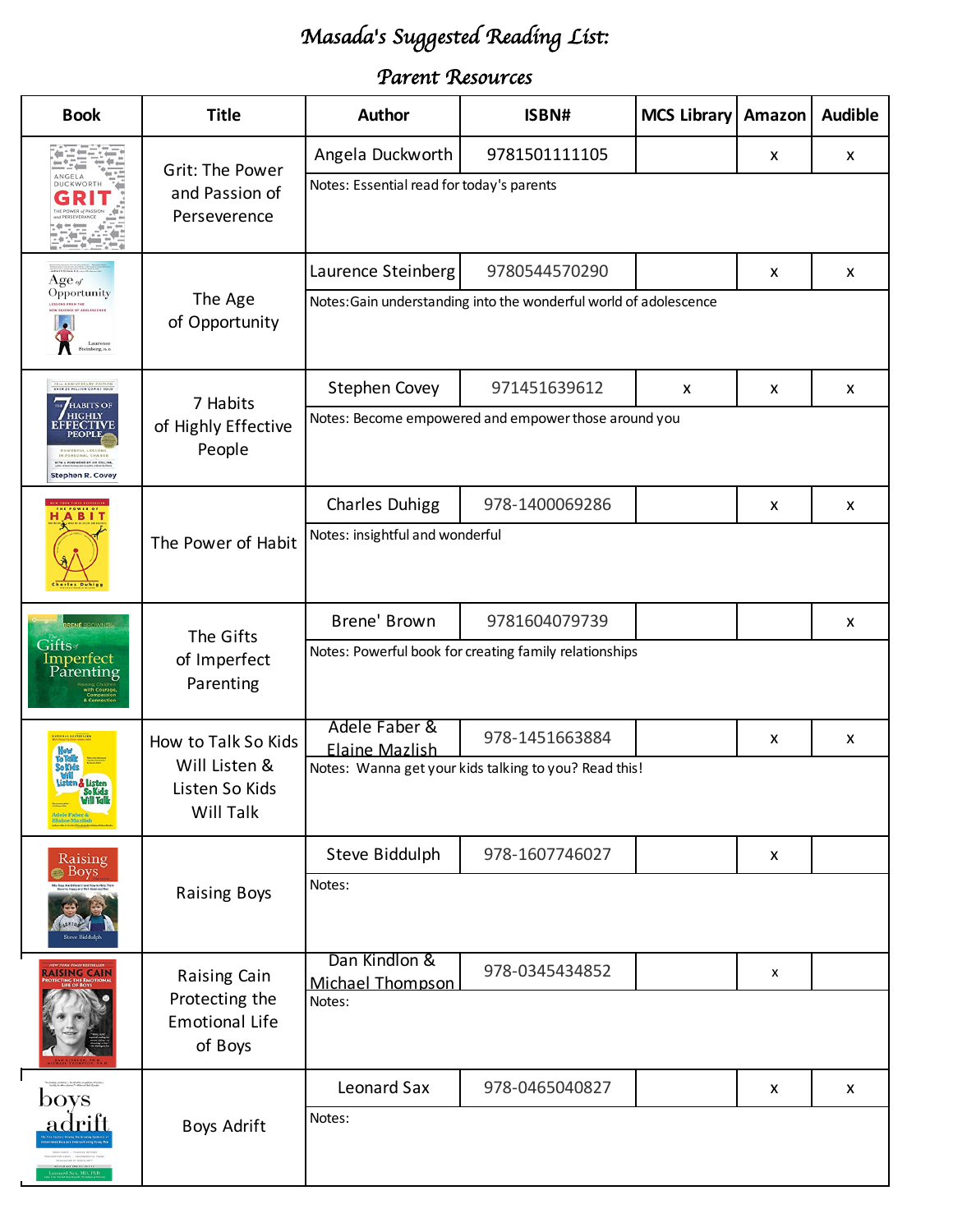# *Masada*'*s Suggested Reading List:*

#### *Parent Resources*

| James C. Allen<br><b>BRINGING UP</b><br><b>BOYS</b><br>DR. JAMES<br>DOBSON                                                                                                                                | <b>Bringing Up Boys</b>       | James C. Dobson                                                               | 978-1414391335 |  | x | X |  |
|-----------------------------------------------------------------------------------------------------------------------------------------------------------------------------------------------------------|-------------------------------|-------------------------------------------------------------------------------|----------------|--|---|---|--|
|                                                                                                                                                                                                           |                               | Notes:                                                                        |                |  |   |   |  |
| $\overline{\bullet}$<br>Bringing<br>Dr. James<br><b>DOBSON</b>                                                                                                                                            | <b>Bringing Up Girls</b>      | James C. Dobson                                                               | 978-1414391328 |  | x | X |  |
|                                                                                                                                                                                                           |                               | Notes:                                                                        |                |  |   |   |  |
| THE MALE BRAIN                                                                                                                                                                                            | The Male Brain                | Louann Brizendine                                                             | 978-0767927543 |  | x | X |  |
|                                                                                                                                                                                                           |                               | Notes: A must read for any woman wanting to succeed in relationships with men |                |  |   |   |  |
| The                                                                                                                                                                                                       |                               | Louann Brizendine                                                             | 978-0767920100 |  | X | X |  |
| emale Drain                                                                                                                                                                                               | The Female Brain              | Notes: A must read for any man wanting to succeed in relationships with women |                |  |   |   |  |
| The Child<br><b>FROM</b><br>Five to Ten<br><b>RNOLD GESELL</b>                                                                                                                                            | The Child<br>From Five to Ten | Arnold Gesell                                                                 | 978-0241901021 |  | x |   |  |
|                                                                                                                                                                                                           |                               | Notes:                                                                        |                |  |   |   |  |
| NEW YORK TIMES BESTSELLER<br>How<br><b>CHILDREN</b><br><b>SUCCEED</b>                                                                                                                                     | How Children<br>Succeed       | Paul Tough                                                                    | 978-0544104402 |  | x | X |  |
|                                                                                                                                                                                                           |                               | Notes:                                                                        |                |  |   |   |  |
| <b>CHILDREN:</b><br>THE CHALLENGE<br>The Classic Work on<br>Improving<br>arent-Child Relations -<br>telligeat, Humane, and<br>Eminently Practical<br><b>JDOLF DREIKURS, M.</b><br>WITH VICKI SOILE, IT.N. | Children:<br>The Challenge    | <b>Rudolf Dreikers</b><br>Vicki Stolz                                         | 978-0801590108 |  | X |   |  |
|                                                                                                                                                                                                           |                               | Notes: Fawneta Cawley and Tom Hannon highly recommended this book             |                |  |   |   |  |
| JIM TRELEASE<br>THE READ-ALOUD<br>HANDBOOK                                                                                                                                                                | The Read Aloud<br>Handbook    | Jim Trelease                                                                  | 978-0143121602 |  | X |   |  |
|                                                                                                                                                                                                           |                               | Notes:                                                                        |                |  |   |   |  |